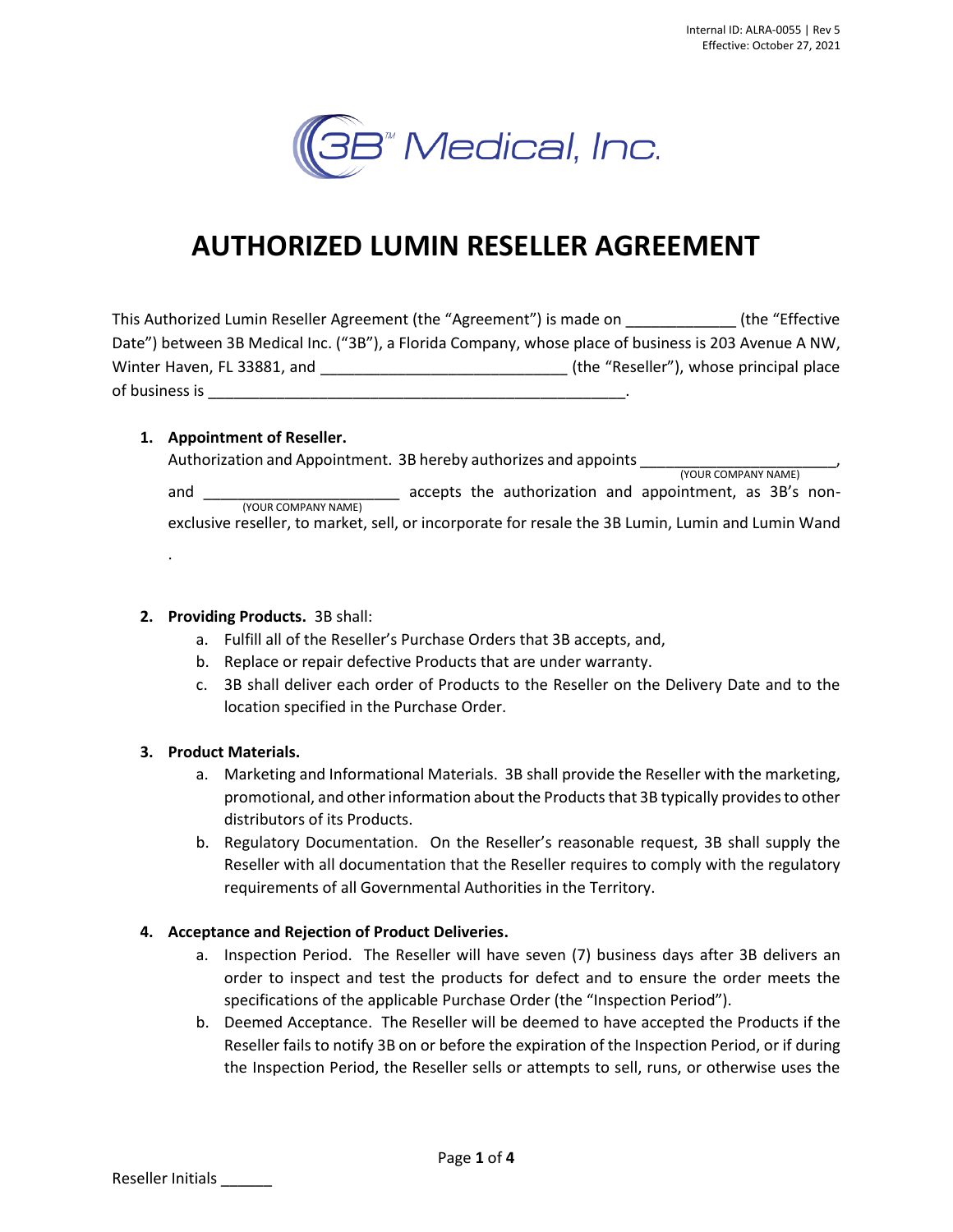Products beyond what is necessary for inspection and testing, and in a way a reasonable person would consider consistent with the Reseller having accepting the delivery.

# **5. Changes to Products**.

3B may discontinue or modify the Products, modify the Product specifications, or replace the products with similar products, except that 3B may not discontinue, modify, or replace Products that are subject to an accepted and outstanding Purchase Order, unless required by law or due to a public safety issue.

# **6. Price**.

a. Reseller Price. The Reseller shall pay 3B's wholesale list price for the Lumin.

LUMIN - Master Case: 4/Case Pallet: 60/Pallet \$115.00 each

LUMIN WAND - Master Case: 8/Case Pallet: 128/Pallet \$109.00 each if quantity is less than pallet quantity of 128 units \$ 99.00 each if quantity is equal to or greater than pallet quantity of 128 units

b. Resale Prices. The Reseller may determine its own retail prices; however, this price can never be less than the Minimum Advertised Pricing ("MAP") as issued by 3B. Violation of 3B's MAP policy will result in suspension of all purchasing privileges.

# **7. Payment and Invoicing**.

- a. The Reseller shall pay each invoice according to agreed upon terms. 3B Medical's standard terms require Reseller to pay each invoice within thirty (30) days of receipt of invoice.
- b. 3B shall invoice the Reseller for each delivery of Products within seven (7) business days after acceptance of the delivery.
- c. 3B shall:
	- i. Make each invoice to the Reseller in writing, including:
		- 1. An invoice date and number,
		- 2. The total amount due, and
		- 3. The calculation of the total amount.
- d. Taxes. Payment amounts under the Agreement do not include taxes, and the Reseller shall pay all taxes applicable to payments between the parties under the Agreement.

#### **8. Minimum Advertised Pricing ("MAP")**.

a. The pricing for the 3B Lumin must be at or exceeding the published MAP pricing issued by 3B. The pricing at the time of this Agreement is:

Lumin | MSRP \$269.00 | MAP \$239.00 |

Lumin Wand | MSRP \$199.00 |MAP \$169.00 |

3B retains the right to change the MAP pricing at any time.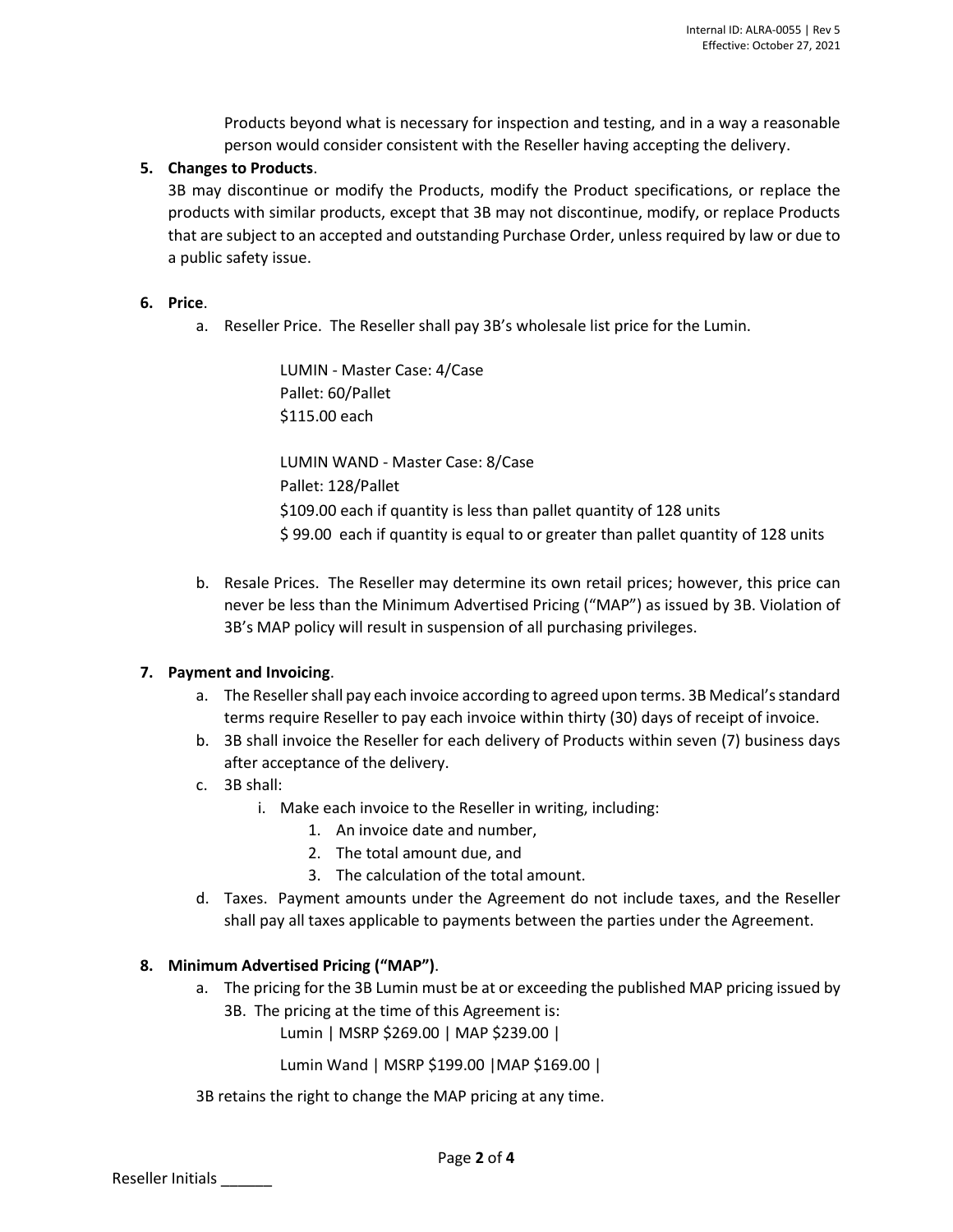- b. The Reseller is responsible for ensuring the Lumin pricing is at or above MAP on any Reseller produced sales brochures, print ads, broadcasts, direct mail, faxes, internet placements, websites, flyers, posters or coupons.
- c. From time to time, 3B may permit, through written consent, the Reseller to advertise the Lumin at prices lower than the MAP price. In such events, 3B reserves the right to modify or suspend the MAP price with respect to the affected products for a specified period of time by providing advance notice to the Reseller of such changes.
- d. Failure to comply with the MAP pricing terms as described above may result in the immediate loss of Reseller privileges and the ability of the Reseller to purchase the Lumin both directly from 3B Medical as well as through 3B Medical's Authorized Distribution partners. Violation of 3B Medical's MAP policy may also result in cancellation of product warranty coverage.
- e. Violations from Resellers will need to be corrected within twenty-four (24) hours of notification.
- f. Upon discovery of a MAP violation, 3B retains the right to suspend or close the Reseller's account on hold temporarily and/or permanently. Reseller acknowledges that 3B reserves the right to enforce accounts closures with all authorized distribution partners.

# **9. Intellectual Property**.

- a. Except for rights expressly granted under the Agreement, nothing in the Agreement will function to transfer any of either party's intellectual property rights to the other party.
- b. Each party will retain exclusive interest in and ownership of its intellectual property developed before the Agreement or developed outside the scope of the Agreement.
- c. Reseller acknowledges that "Lumin" is a registered trademark of 3B Medical, and agrees not to bid on the branded trademark as a keyword. Use of the trademark is authorized in ad text and for promotional marketing.

# **10. Marketing Channel Restrictions.**

a. Reseller agrees to refrain from the marketing and sales of Lumin, Lumin and Lumin Wand on the following eCommerce platforms: Amazon.com, eBay.com and Craigslist. The Lumin and Lumin Wand are serial numbered products. On occasion, 3B Medical will conduct test buys as part of its eCommerce MAP and Channel enforcement. Violation of the channel restrictions may result in rescission of product warranty coverage for all products sold through restricted channels along with loss of all reseller privileges.

# **11. Reseller's Responsibilities**.

- a. The Reseller shall comply with all applicable state and federal laws related to the sale of Lumin and Lumin Wand and notify 3B if it becomes aware of any non-compliance in connection with the product.
- b. The Reseller shall not create or attempt to, or aid or permit others to, create by reverse engineering, disassembly, reverse engineering or otherwise, the internal structure, hardware design, or organization of the Lumin and/or Lumin Wand.
- c. The Reseller shall not remove or alter any trademarks, product identification, notices of any proprietary or copyright restrictions, or other markings or notices that appear on the